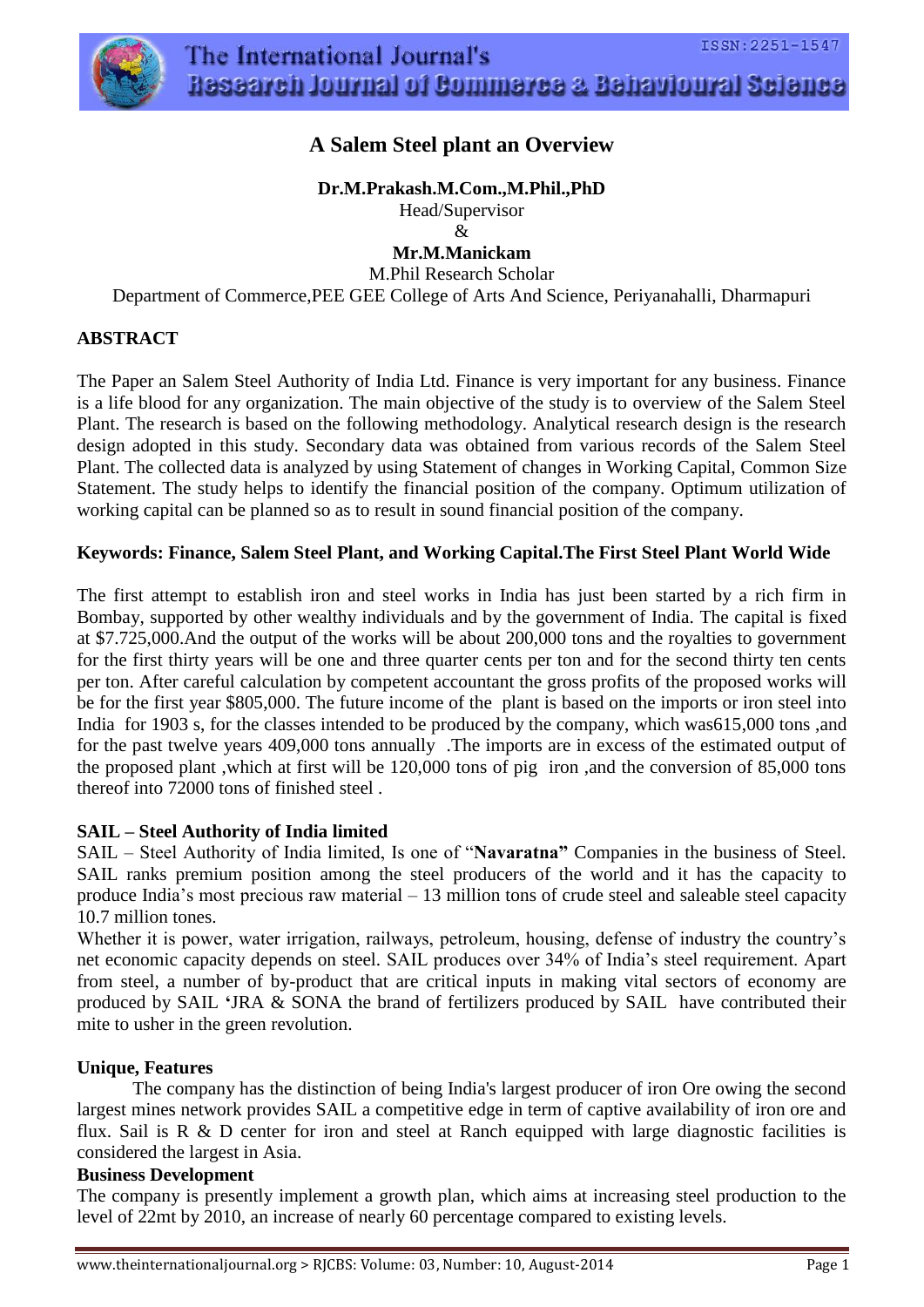

#### **Major Units Rourkela Steel Plant**

To Rourkela goes credit of having been the first steel plant in the public sector to come into production. The first coke oven battery was lighted on December 3, 1985 and first blast furnace was commission on February 3, 1959. The first heat of LD oxygen blow steel was made on December 27, 1959. The Hot Strip Mill was commission on February 28, 1961.

Rourkela Steel plant has the unique distinction of being the trend setter with regards to the technology of iron and steel on the country. It was here that LD oxygen steel making was adopted at a time when even leading steel producers of the world has not opted for it.

A singular feature of Rourkela is fertilizer plan, which was specially conceived to utilize the nitrogen available from the air separation units of oxygen plant and hydrogen to be separated from the air separation units of oxygen plant and hydrogen to be separated from the coke oven gas. It was the risk integrated steel plant in India designed to produce only flat products.

With the recent modernization activities the plant's production capacity has been enhanced to 1.9 MT of Crude Steel.

### **Bhilai Steel Plant**

The plant began its operation on January 31, 1959 when coke oven battery No.1 was commissioned. The first blast furnace was inaugurated on February 4, 1959 and production of steel started October 12, 1959 with the commissioning of open hearth furnace No.1 the million tones plant was completed in 1961. Ballad has the unique distinction of level of production of one million tone of ingot steel during 1962-63. The expansion of the plant to 2.5 million tones of ingot steel was taken up during the sixties.

A significant feature was installation of 500 tones capacity open – heart furnaces in September 1987. The last unit of the expansion was a high speed multistoried wire rod mill, commissioned in September 1987.

The plant has already been expanded to a capacity of 4.0 million tones of Ingot steel. The new stream has the BOF process of steel making, continuous casting and a 3600mm wide plate mill, which is one of the biggest of its kind in Asia. Bhilai Steel Plant won the Prime Minister's trophy for "The Best Integrated Steel Plant" in the country thrice in four years since inception of the award.

### **Durgapur Steel Plant**

Erected in west Bengal in the late fifes, the plant started with a capacity of one million tones of ingot steel per annum. Production of iron began on December 29, 1959 and the first steel ingot was made on April 24, 1960. it was subsequently expanded to 1.6 million tones capacity in sixties. The plant is major producer of railway materials like wheels and axles, first plants and sleepers, it also produces and medium section, merchant section and scalp. The production of Durgapur Steel plant has further been expanded to 1.876Mt Crude Steel.

### **Bokaro Steel Plant**

Bokara Steel Limited (BSL) was formed on Janu29, 1964 to carry out the project. The project took off with the signing of an agreement with the government of USSR on January 25, 1963. The construction started on April 6, 1963. The first blast furnace on October 3, 1972 and the first converter was commission on January 3, 1974. The Indian engineering and equipment suppliers played a major role in setting up of this plant. The plant was envisaged with an initial capacity of 1.7 million tones of Ingot steel. The expansion of the plant to 4.0 million tones ha already been and cold rolled sheets, colls and slit colls in many specification and sizes.

#### **LISCO Steel Plant**

IISCO is the oldest integrated steel plant in India, next the TISCO. The plant was taken over by the Government of India on July 14, 1972 and it was a fully owned subsidiary of SAIL. Now it merged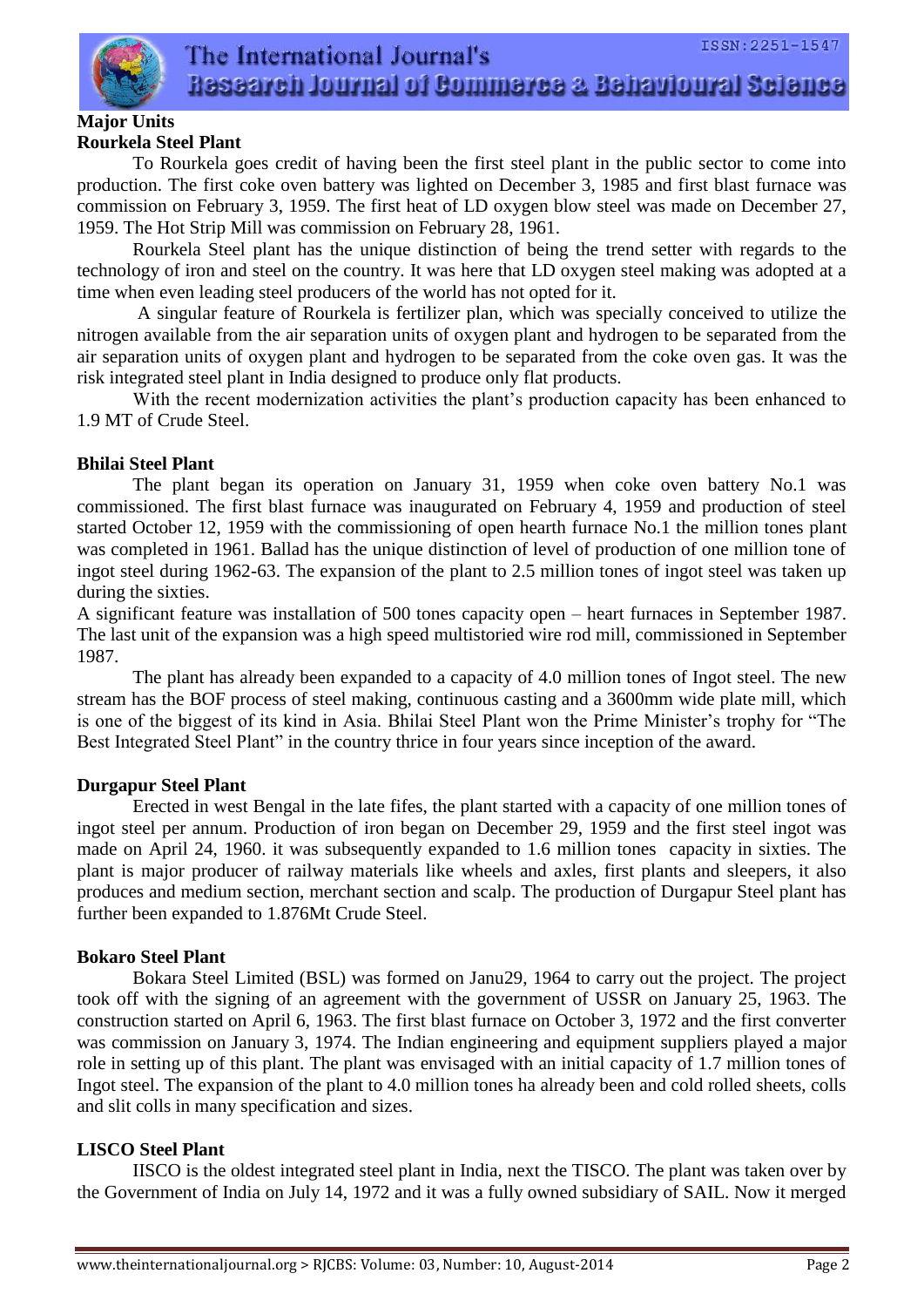

with SAIL with effect from 16<sup>th</sup> February 2006 and renamed IISCO Steel Plant (ISP). The plant has a capacity of producing 0.4 million tones acid Bessemer converter and basic open health furnaces.

It has range wide range of products including structural, special section, rails, bars, hot rolled and galvanized sheets. Spun iron pipes are produced in its units at Kulti.

#### **Alloy Steel Plant**

Alloy Steel plant was installed at Durgapur 1,00,000 tones of ingot steel in 1960, with Japanese assistance. This is the largest alloy steel producing unit in the country. The plant was subsequently expanded to under the stage-II programme to augment the crude steel capacity to 2,46,000 tones per year. The plant has on slabcum twin bloom continuous casting machine, the only of its kind in India.

#### **Salem Steel Plant**

A steel plant in Salem was a long cherished dream. Government of India decided in May 15, 1972 to set up an integrated special steels plant at Salem in the State of Tamil Nadu for the production of sheets are strips of electrical stainless and other special and steels on the basic of sound techno – economic considerations.

The construction of the plant was inaugurated in June 13, 1972 by the late Shri Mohan Kumaramangalam, the Minister for Steel  $\&$  Mines. Thus a dream of having a steel plant in Salem had started taking a shape in the foot –hills of Kanjamalai. The company "Salem Steel Limited" was registered on October 25, 1972. It was a government of India undertaking and subsidiary of Steel Authority of India Limited (SAIL).

Shir V. Subramaniam was the Managing Director of the Salem Limited. During 1981 the plant was designed to roll out 32,000 tones of cold rolled stainless steel strips and wide sheets per annum.

In the **First Phase**, situated in Tamil Nadu, the plant bring to India the latest sophistication in cold rolling technology

In the **second phase** during 1991 the production capacity was increased to 70,000 tones per annum by installing the second Sendizimir Mill. Stainless steel from Salem finds application in many industries Nuclear, petroleum, Chemicals, Fertilizer, Food processing, pharmaceuticals, dairy, households appliances and Cutely. The plant is actively pursuing development activities to use of stainless steel in new areas such as Coinage, railway coaches, Building, Furniture, and Automobiles etc. In addition to the Cold Rolling Mills, Blanking Line was commissioned during the year 1993 with a capacity of producing 3600 tones coin blanks per annum and the provision is here to make utility blanks,

### **Product –Mix**

Salem Steel Plant specializes on the production of wide cold rolled stainless steel and coils. During the first stage, the plant had a capacity of producing 32,000 tones of stainless steel sheets and coils with thickness ranging from 0.3mm to 6.00 mm and widths varying from 600mm to 1250mm. for sheet the length varies from 500mm to 4000mm. for slit coils, the minimum width can be as low 50mm.

In addition to the common 2D and 2B finishes, a wide range of surface finishes, mirror and hair – line finishes are produced in a variety of grades, conforming to international standards.

#### **Process**

Salem Steel Plant employs the latest technology in cold rolling and incorporates the modern equipment, supplied by the leading machinery manufacturers all over world.

The raw materials for Salem Steel Plant is hot rolled stainless steel coils, called hot bands. These are processed in Coil Bulled – UP line (CBL). Coils form CBL are softened and decaled in Annealing and picking Lines (APL). From here they are sent for cold rolling in the Sendzimir Mill (Z-Mill) to the desired final thickness. The cold rolled coils are again softened and decaled to obtain the optimum finish and mechanical properties.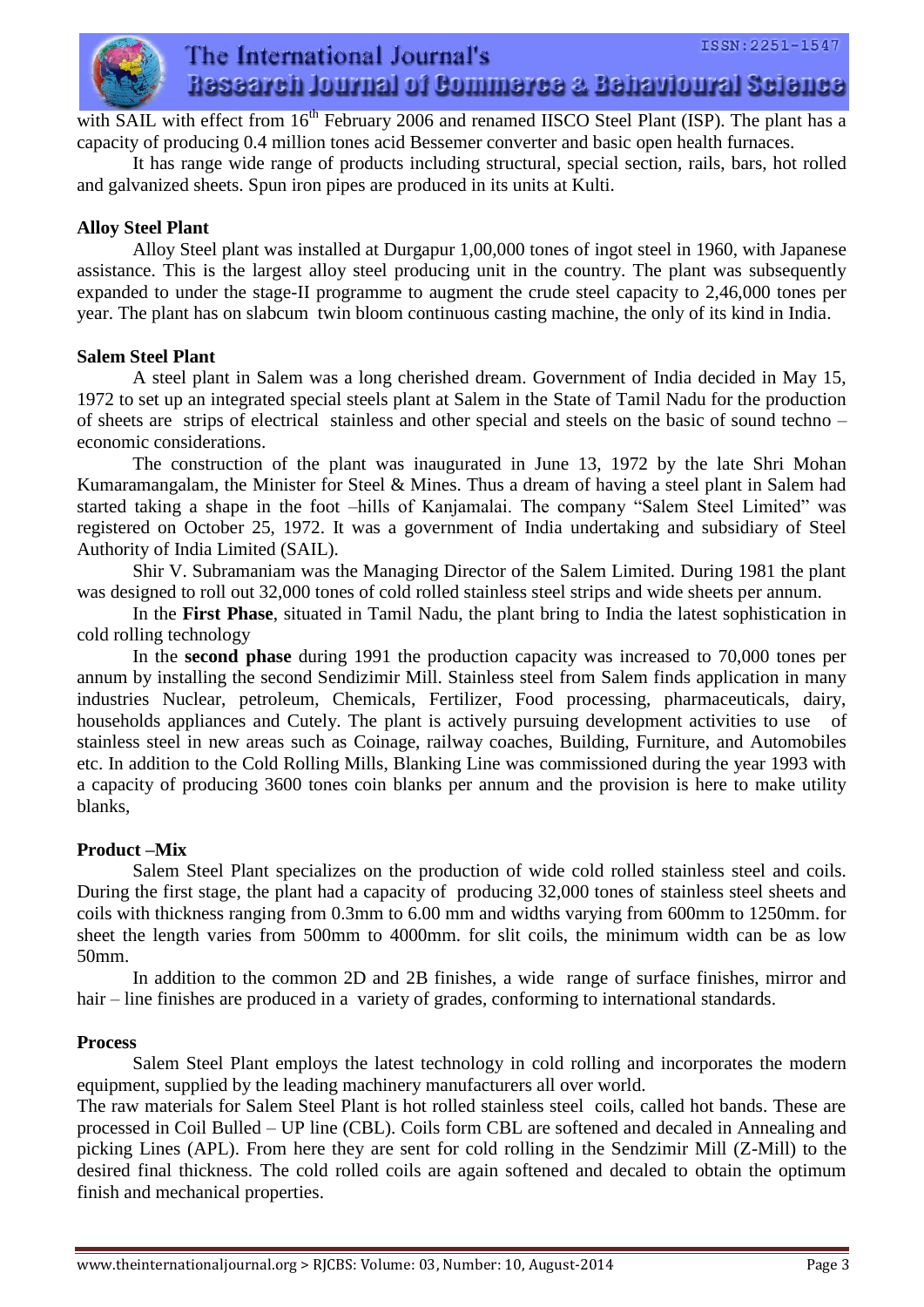

These are passed through the Skin pass Mill (SPM) to give a bright finish and necessary flatness. The coils are ultimately either slit or sheared into finished products in the form of slit / divided coils or cutlengths. The special surface finishes are obtained in sheet in steel Grinding and in the coil from in the strip Grinding Line (SGL).

### **Equipments suppliers and other agencies of CRM**

The Salem Steel Plant bears contribution by way of equipment from 13 major foreign suppliers in eight countries, twelve public sector undertakings and several private sector industries in India. In valued, only 38 percent of the equipment have been paid in foreign exchange, with 20 percent supplied by public sector undertaking in Indian and 42 percent supplied by Indian private sector. The erection of the equipment is totally Indian, the Hindustan Steel Works Construction Limited providing civil and structural requirements and TamilNadu Water Supply Drainage (TWAD) Boards providing water supply and sewage facilities. One of the biggest liquefied Petroleum Gas Storage sewage facilities In the country as at Salem Steel Plant, put up Indian Agencies.

The production know-how for cold rolling stainless steel and finishing was obtained from M/s Ugine of France.

The Banking Line, supplied by M/s Schuler, germany, uses the state of the arts technology to produce high quality stainless steel banks for coins and utility purpose. It consists of a 160 Tones capacity press with scope for 60 to 630 strokes per minute. The line has facility for debarring degreasing, rimming, annealing and picking, counting and packing facility. The press supplies 25 paisa, 50 paisa and re 1 coil blanks to the government of Indian Mint.

## **Export Performance Of SSP**

 The product of SSP plant especially stainless steel occupies a pride of place in international market. And is exported to more than 37 countries worldwide such as Spain, Uk, Japan Germany Switzerland.

Denmark Portugal, morocco, Netherlands, Rumania, turkey Kuwait Thailand Singapore Australia and Bangladesh. Quality occupies the summit of SSP priorities .the product is well accepted in the national and international markets for it's too much quality .The en Classification of exports

 As per the export and import policy of the government of India, there are two types of export Viz., physical exports and deemed export.

### **Awards and Accoldess**

 $\blacktriangleright$ 1<sup>st</sup> rank to SAIL for largest &most profitable steel company (public sector at construction world NICMAR awards 2007.

 $\triangleright$  International quality summit awards 2007 in the gold category to ssp from business intiative directions(BID) for excellence & business prestige at the quality summit in new York ,usa.

### **Highlights 2007**-**2008**

- $\bullet$  Best ever turnover at RS.45,555 crore ,up by 16%.
- $\mathbf{\hat{P}}$  Best ever profit before Tax at RS11,469 crore, up by 22%.
- $\mathbf{\hat{B}}$  Best ever profit after tax at Rs .7,537 crore, up by 22%.
- $\bullet$  Highest ever dividend of 37% up by 19%.

\* Highest ever Hot Metal, crude steel production crossing 15million tones, 14million tones and 13million tones respectively.

- $\div$  Highest ever sales of 12.3 million tones up by 14%.
- Lowest ever energy consumption at 6.95 G.Cal/ TCS achieved.
- Marketing dealer's network expended to all districts of the company.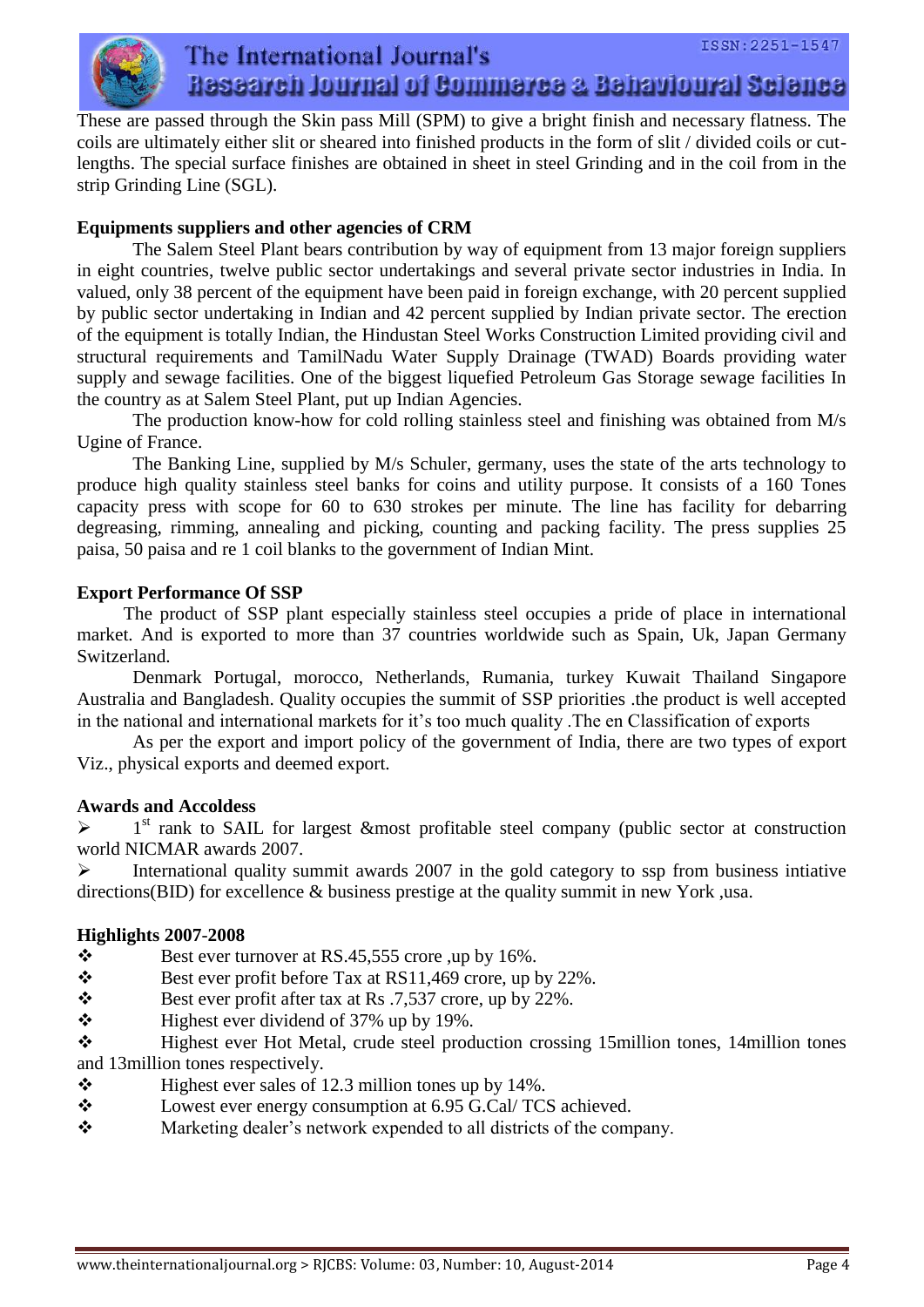

# **Table-1**

# **Showing the position of Return on Investment** Rs in cores

|               | <b>Operating</b> | Capital  | <b>Return</b><br><b>on</b> |
|---------------|------------------|----------|----------------------------|
| Year          | profit           | employed | investment                 |
| $2004 - 2005$ | 5135             | 15405.96 | 29.99                      |
| $2005 - 2006$ | 5706             | 17117.73 | 33.33                      |
| $2006 - 2007$ | 9423             | 21027.35 | 44.81                      |
| $2007 - 2008$ | 11469            | 24690.18 | 46.45                      |
| $2008 - 2009$ | 13189            | 28393.70 | 53.42                      |

**Source:** Annual Report from Salem Steel Plant.

The above table shows the returns on investment is 29.99 in the year of 2004-2005, and increased to 33.33 in the year of 2005-2006, increased to 44.81 in the year of 2006-2007, again increase to46.45 in the year of 2007-2008, and increased to 53.42 in the year 2008-2009.

#### **Chart-1 Showing the position of Return On Investment**



**Table-2 Showing the position of Debtors Collection Period Rs in cores**

| Year          | <b>Days</b> | <b>Debtors Turnover Ratio</b> | <b>Debtors Collection Period</b> |
|---------------|-------------|-------------------------------|----------------------------------|
| $2004 - 2005$ | 365         | 13.324                        | 27 Days                          |
| $2005 - 2006$ | 365         | 14.805                        | 24 Days                          |
| $2006 - 2007$ | 365         | 14.655                        | 25 Days                          |
| $2007 - 2008$ | 365         | 12.961                        | 28 Days                          |
| $2008 - 2009$ | 365         | 14.905                        | 25<br>ays                        |

**Source:** Annual Report from Salem Steel Plant

The above table shows the debtor's collection period is 27 days at the year of 2004-2005, decreased to 24 days in the year of 2005-2006, 25 days in the year of 2006-2007,28 days in the year of 2007-2008, and decreased to 25 days in the year of 2008-2009 The overall average debtor's collection period is. The debtor outstanding is under control.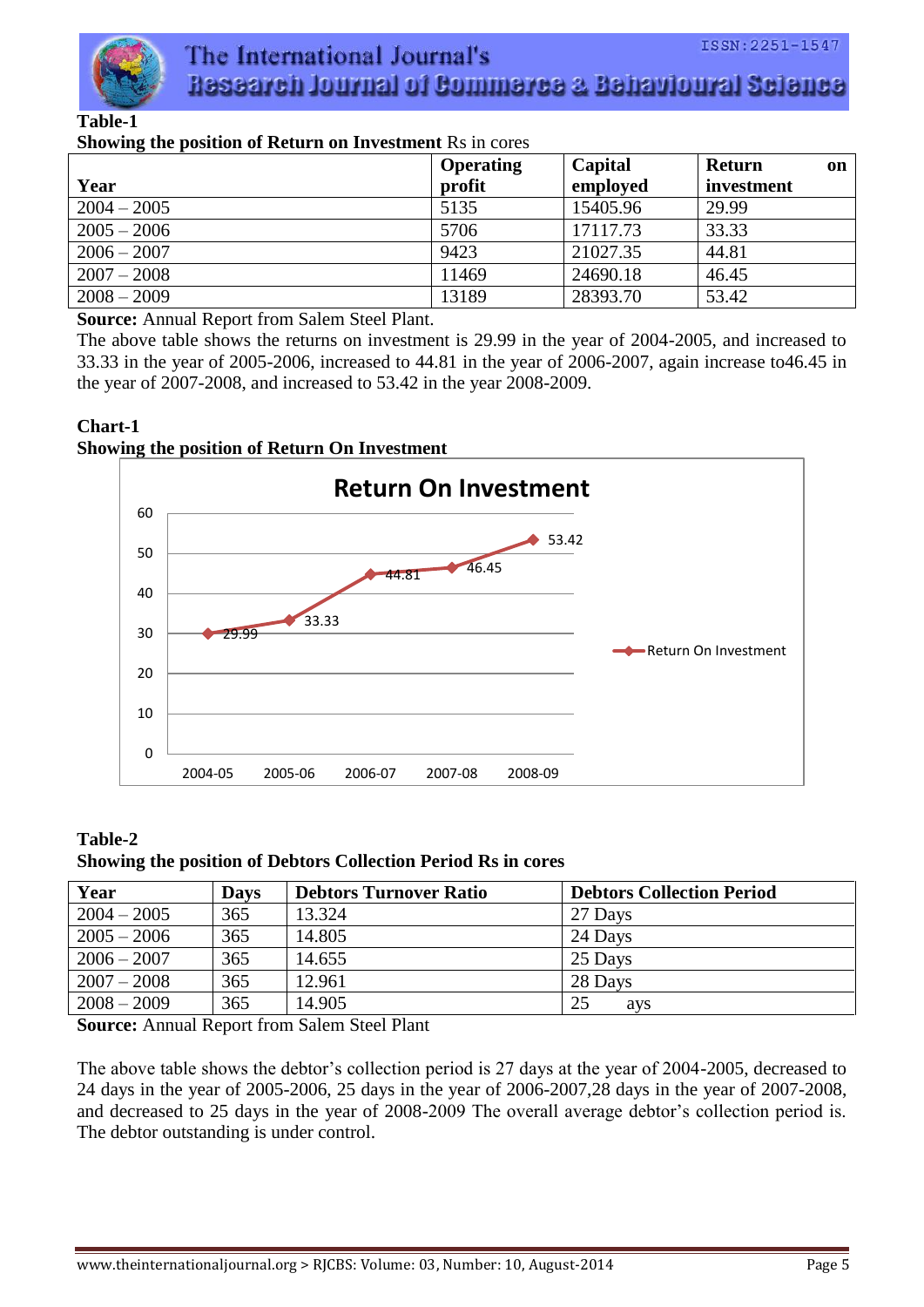

**Chart-2**

**Showing the position of Debtors Collection Period**



## **Table-3**

### **Showing the position of Inventory Turnover Ratio Rs in cores**

|               | Cost<br>of | Average      | <b>Inventory Turnover</b> |
|---------------|------------|--------------|---------------------------|
| Year          | Goods      | <b>Stock</b> | <b>Ratio</b>              |
| $2004 - 2005$ | 10074.89   | 2393.24      | 3.788                     |
| $2005 - 2006$ | 11194.32   | 2659.16      | 4.209                     |
| $2006 - 2007$ | 12985.76   | 3369.39      | 3.854                     |
| $2007 - 2008$ | 13529.14   | 7458.94      | 1.813                     |
| $2008 - 2009$ | 15558.51   | 8577.78      | 2.084                     |

**Source:** Annual Report from Salem Steel Plant

The above table shows that the inventory turnover ratio is 3.788 in the year 2004-2005, 4.209 in the year of 2005-2006, 3.854 in the year of 2006-2007, 1.813 in the year of 2007-2008and increased to 2.084 in the year of 2008-2009.

# **Chart-3**



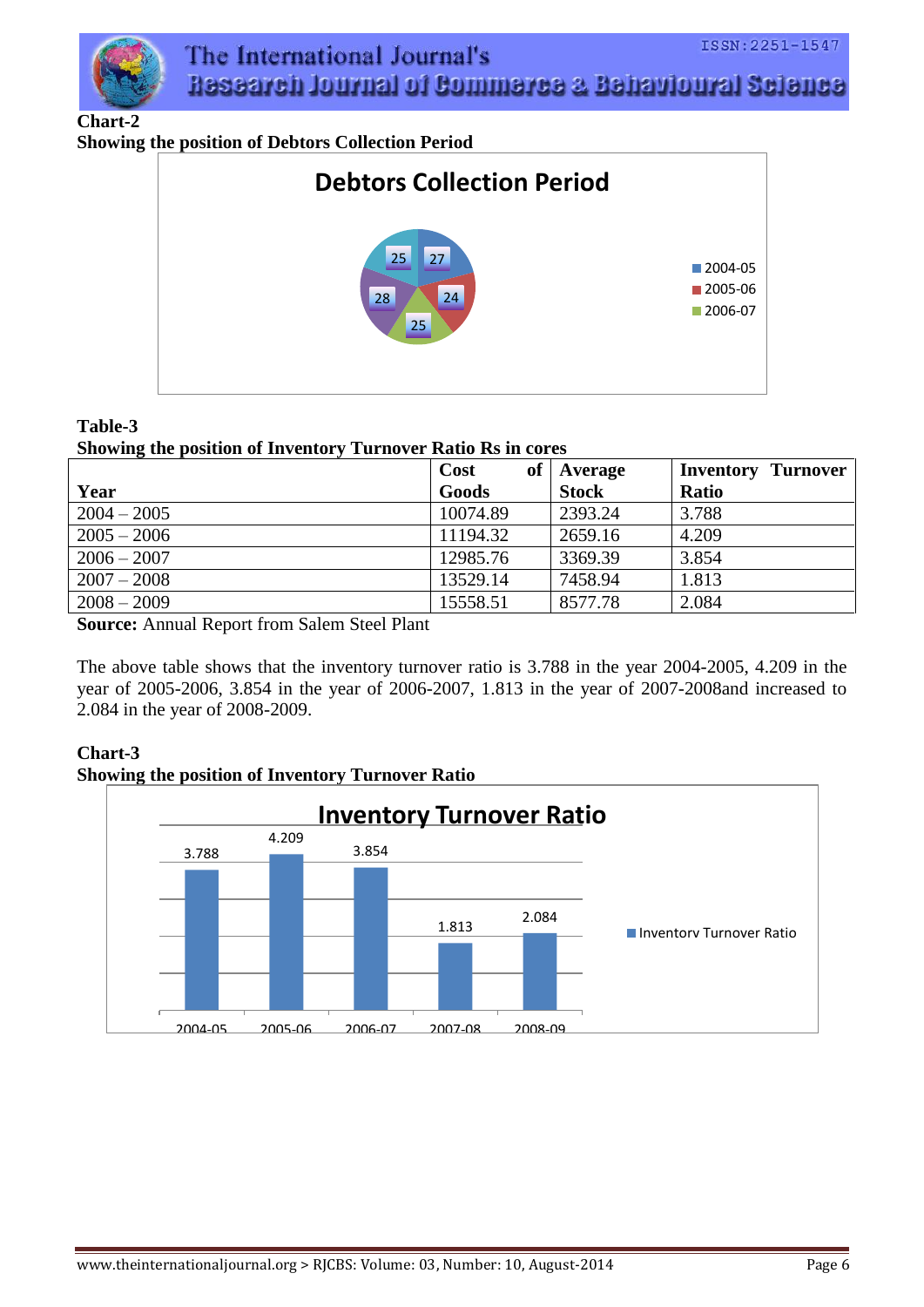

| Showing the position of Debtors Turnover Ratio Rs in cores |              |                |                               |
|------------------------------------------------------------|--------------|----------------|-------------------------------|
| Year                                                       | <b>Sales</b> | <b>Debtors</b> | <b>Debtors Turnover Ratio</b> |
| $2004 - 2005$                                              | 25074        | 1693.56        | 14.026                        |
| $2005 - 2006$                                              | 27860        | 1881.73        | 15.584                        |
| $2006 - 2007$                                              | 33923        | 2314.75        | 18.976                        |
| $2007 - 2008$                                              | 39508        | 3048.12        | 22.100                        |
| $2008 - 2009$                                              | 45434        | 3505.34        | 25.415                        |

**Showing the position of Debtors Turnover Ratio Rs in cores**

**Source:** Annual Report From Salem Steel Plant

The above table shows that the debtor's turnover ratio is 14.26 in the year 2004-2005, 15.584 in the year of 2005-2006, 18.976 in the year of 2006-2007, 22.100 in the year of 2007-2008 and increased to 21.415 in the year 2008-2009.The overall average debtor's turnover is times for during the study period. Salem Steel Plant is maintaining good level in debtor's turnover.

#### **Chart-4 Showing the position of Debtors Turnover Ratio**



**Table-5**

#### **Showing the position of Creditors Turnover Ratio Rs in cores**

| Year          | <b>Credit Purchase</b> | <b>Accounts Payable</b> | <b>Creditors Turnover Ratio</b> |
|---------------|------------------------|-------------------------|---------------------------------|
| $2004 - 2005$ | 11093.07               | 2290.56                 | 4.065                           |
| $2005 - 2006$ | 12325.63               | 2545.07                 | 4.508                           |
| $2006 - 2007$ | 13274.91               | 2427.36                 | 4.854                           |
| $2007 - 2008$ | 13960.16               | 2981.55                 | 5.104                           |
| $2008 - 2009$ | 16054.18               | 3428.78                 | 5.870                           |

**Source:** Annual Report From Salem Steel Plant

The above table shows that the credit turn over ratio is 4.65 in the year of 2004-2005, 4.508 in the year of 2005-2006, 4.854 in the year of 2006-2007, 5.104 in the year of 2007-2008 and increased to 5.870 in the year of 2008-2009. The creditor turnover has reduced from 4.065 in 2004 to 4.508 in 2005 due to reduced credit purchase.